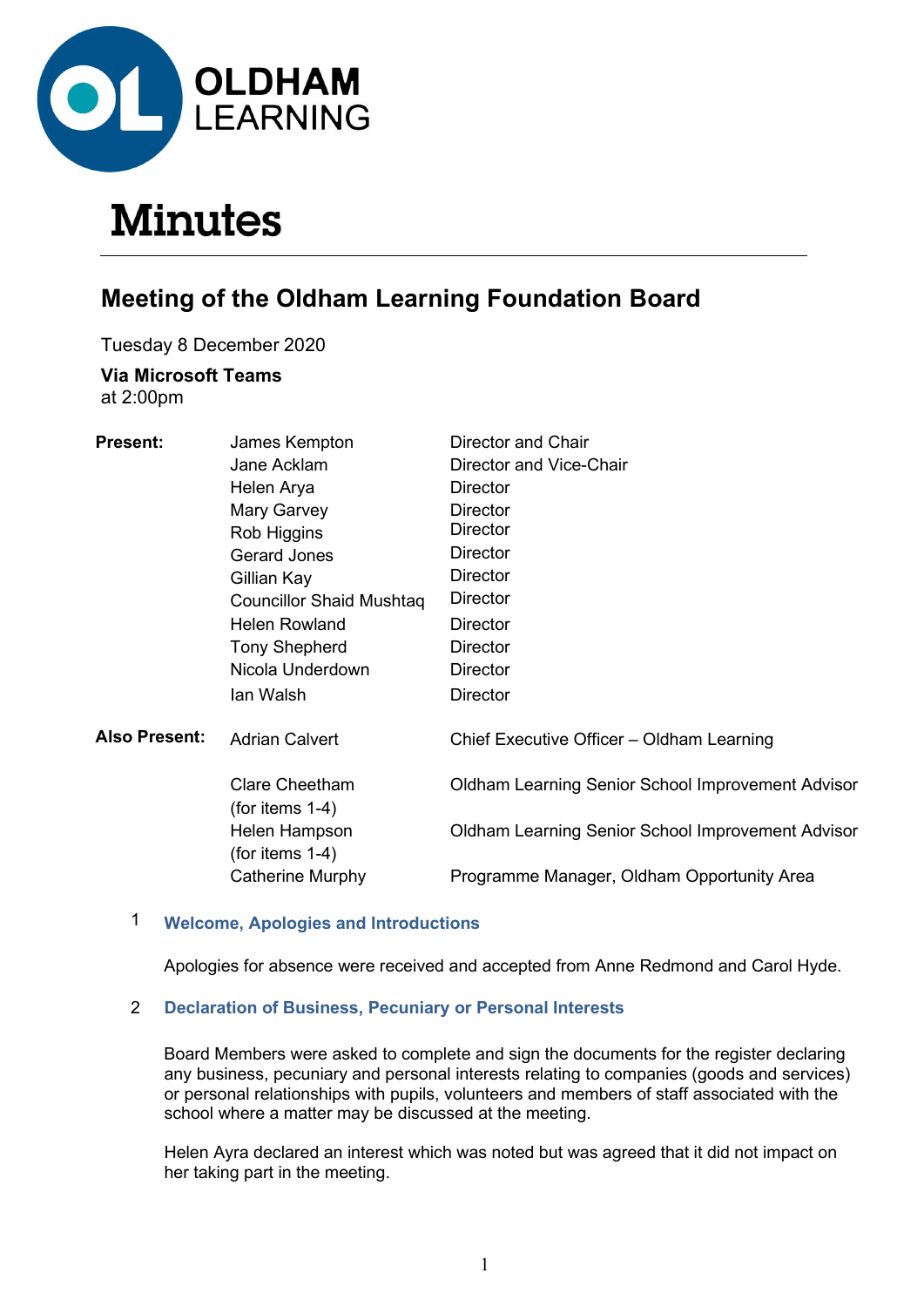

# Agree Any Other Urgent Business

There was one item of other urgent business.

#### **Minutes**

RESOLVED: that the minutes of the meeting held on 11 November 2020 be approved as a correct record and signed by the Chair subject to the following amendment: Ian Walsh be added to the Present List.

# Matters Arising from the Minutes

 There were no matters arising from the minutes of the previous meeting that were not covered elsewhere on the agenda.

# 3 Primary School Offer

 The meeting moved into three discussion groups to answer the questions set out in the paper issued with the agenda.

#### 4 Feedback from smaller group sessions

 Feedback was received from the three discussion groups, there were several areas of agreement across the three groups with some of the key points made including:

- We need to balance that the schools are identifying the right areas alongside the role of the SIPs/external validation/peer review in this process is crucial.
- We need to make sure the model is not just reactive and uses a range of sources including where appropriate peer review.
- Subject networks mixed views but overall, the view was that they were important, and that the involvement of external subject specialist organisations was desirable where appropriate alongside local expertise. Possible examples were given of the Oldham Research School for History and The Geography Association for Geography. Another group felt that these should be a high priority.
- The group want to ensure a clear connecting thread in the provision and to see how these link to priorities for Oldham Learning in the first year.
- 'How do we quality assure' this process was asked to be considered.
- Further consultation with primary heads was welcomed as mentioned in the paper.
- Cultural capital and the question for social mobility was raised what do we really want to achieve? We want the best curriculum with the best experts. How quickly can this be done, and do we have the right drivers?
- Questions were raised about funding for intensive support and SIPS both of which will be picked up through the next stages of the Stephen Betts work.

**RESOLVED:** that the points be considered in a paper for the next Board Meeting

ACTION: Clare Cheetham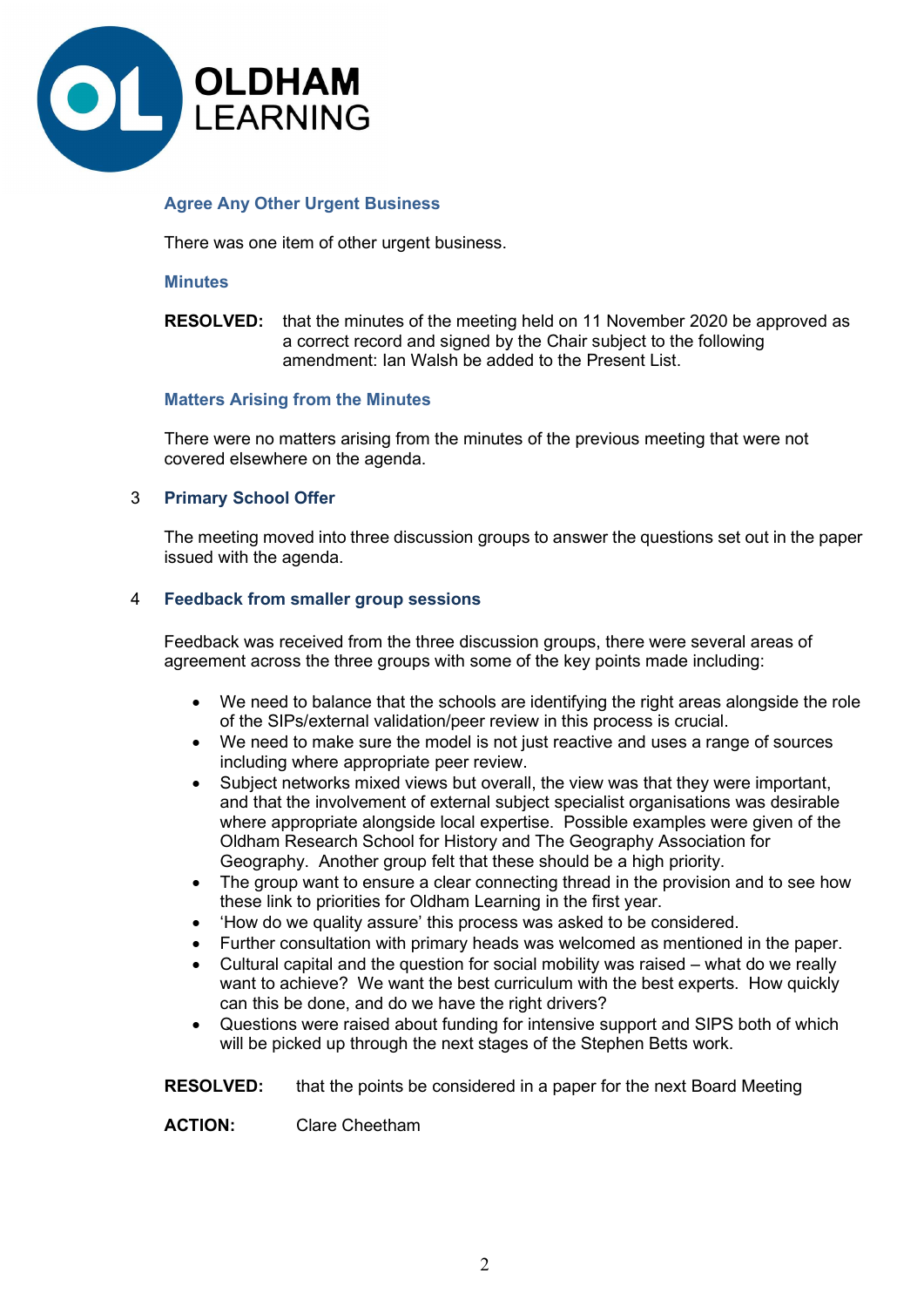

# 5 CEO Appointment Update

The main part of this item was deemed confidential.

As part of the discussion the Chair and Board asked that their thanks be given to Helen Hampson for her work as part of Oldham Learning as she will be leaving her post in January 2021.

# 6 Communication Strategy

 The Communications Strategy was circulated with the agenda and was discussed with the board, emphasizing key areas.

The following feedback was received:

Messaging

- Part  $1$  Point  $3$  could it be included that we had learnt from national partnerships as part of this work.
- Part  $2 -$  It was asked to swap bullets 1 and 4 to ensure the values are central rather than value for money.

The benefits of face2face meetings were also raised and agreed with, once restrictions allow. This is also part of the tactics.

**Tactics** 

• It was agreed that little and often was the correct approach

The board thanked Catherine Murphy for the clear plans and emphasized the need for to see the action taking place with a link to the high quality CPD offer.

RESOLVED: that the Communications Strategy is agreed subject to the changes discussed.

ACTION: Catherine Murphy to update the Communication Strategy and write to board members for requests for the reference group.

# 7 Any Other Business

 The Chair expressed his and the boards thanks to Adrian Calvert for taking on the CEO role for the first term of Oldham Learning and for the support he has given to the Chair and the Board.

# 8 Date and Time of Next Meeting

RESOLVED: that the next meeting of the Oldham Learning Foundation Board be held on:

Friday 22 January 2021 – 10:00am to 11:00am via Microsoft Teams.

ACTION: CEO/Clerk/Oldham Learning Foundation Board Members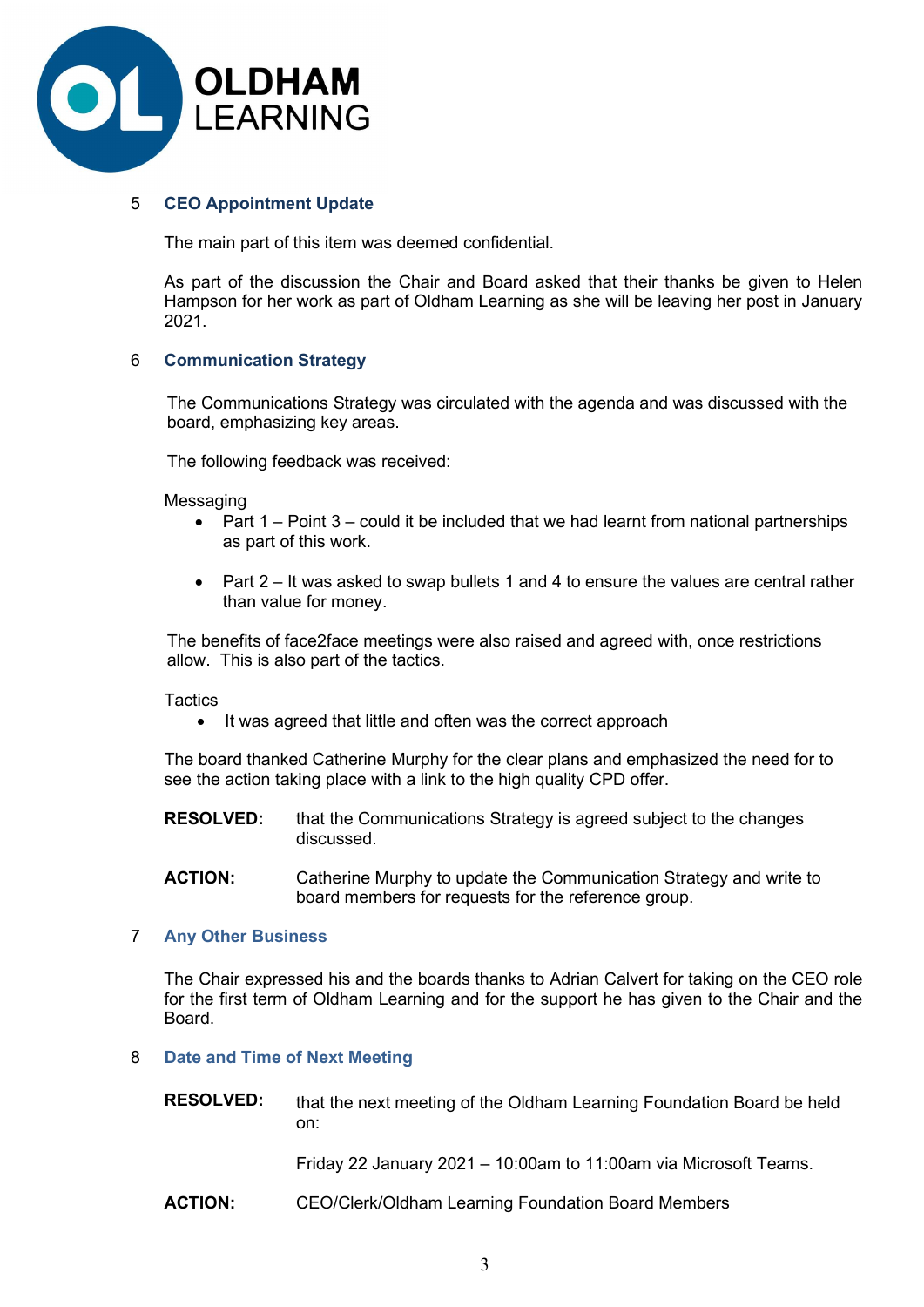

# 9 Confidentiality

There was one item of confidential business.

 (There being no further business, board members were thanked for their attendance and the meeting was declared closed at 3.15pm).

Signed: \_\_\_\_\_\_\_\_\_\_\_\_\_\_\_\_\_\_\_\_\_\_\_\_\_\_\_\_\_\_\_

in the contract of the contract of the contract of the contract of the contract of the contract of the contract of the contract of the contract of the contract of the contract of the contract of the contract of the contrac

Date: \_\_\_\_\_\_\_\_\_\_\_\_\_\_\_\_\_\_\_\_\_\_\_\_\_\_\_\_\_\_\_\_\_

F:/cah/OldhamLearningBoard/autumn2020